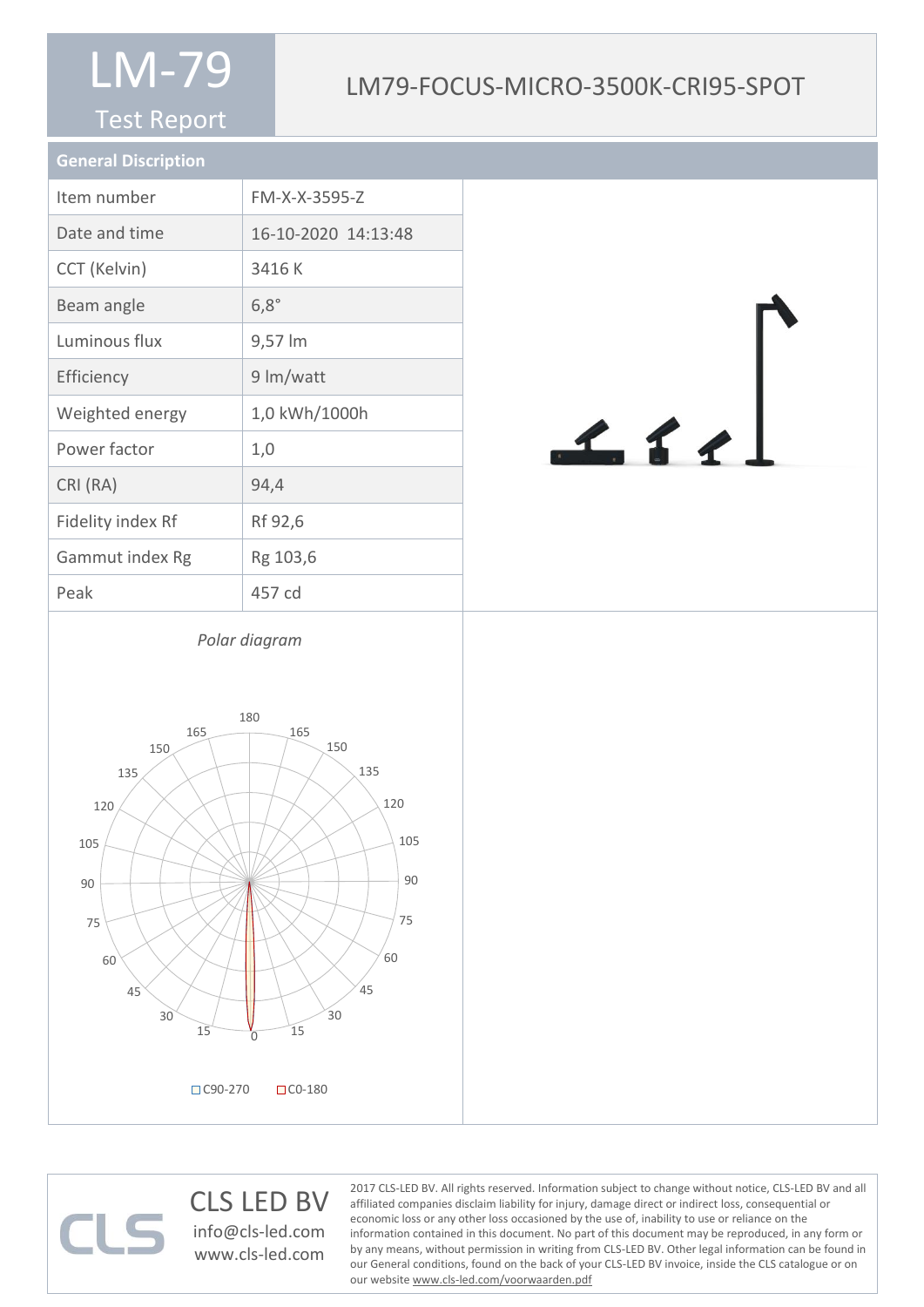#### LM79-FOCUS-MICRO-3500K-CRI95-SPOT

Test Report

 $\Box$ 

|                                                         | <b>Beam details</b><br>1 <sub>m</sub> |             |                             |                 |                  |                  | 2m                |                 |                 |  | 3m           |                              |              | 4m             |                |              | 5 <sub>m</sub>              |                |                |                |  |
|---------------------------------------------------------|---------------------------------------|-------------|-----------------------------|-----------------|------------------|------------------|-------------------|-----------------|-----------------|--|--------------|------------------------------|--------------|----------------|----------------|--------------|-----------------------------|----------------|----------------|----------------|--|
| $Lux*$                                                  |                                       |             |                             |                 | 457 lx           |                  |                   | 114 lx          |                 |  | 51 lx        |                              |              |                | 29 lx          |              |                             | 18 lx          |                |                |  |
|                                                         |                                       | $6,6^\circ$ |                             |                 |                  |                  |                   |                 |                 |  |              |                              |              |                |                |              |                             |                |                |                |  |
| *measured at center of beam<br>Footcandles*<br>42,4 fcd |                                       |             |                             |                 |                  |                  |                   | 10,6 fcd        |                 |  | 4,7 fcd      |                              |              |                | $2,7$ fcd      |              | $1,7$ fcd                   |                |                |                |  |
|                                                         | <b>Beam width (meter)</b>             |             |                             |                 | $0,1$ m          |                  |                   | $0,2 \text{ m}$ |                 |  | $0,3$ m      |                              |              |                | $0,5$ m        |              |                             | $0,6$ m        |                |                |  |
|                                                         | <b>Beam width (Feet)</b>              |             |                             |                 | $0,4$ ft         |                  |                   | $0,8$ ft        |                 |  | $1,1$ ft     |                              |              |                | $1,5$ ft       |              |                             | $1,9$ ft       |                |                |  |
|                                                         | <b>Beam intensities</b>               |             |                             |                 |                  |                  |                   |                 |                 |  |              |                              |              |                |                |              |                             |                |                |                |  |
| 1 <sub>m</sub>                                          | 2m                                    | 3m          | 4m                          | 5m              | 6m               | 7 <sub>m</sub>   | 8m                | 9m              | 10 <sub>m</sub> |  | 11m          | 12m                          | 13m          | 14m            | 15m            | <b>16m</b>   | 17 <sub>m</sub>             | 18m            | 19m            | 20m            |  |
| 457 k                                                   | 114 x                                 | $51$ $x$    | 29 <sub>lx</sub>            | 18 <sub>x</sub> | 13 <sub>ix</sub> | 9x               | 7x                | 6 <sub>lx</sub> | $5\text{lx}$    |  | 4x           | 3 x                          | 3x           | 2 x            | 2 x            | 2 x          | 2 x                         | 1 <sub>x</sub> | 1 <sub>x</sub> | $1\text{lx}$   |  |
| $3,3$ ft                                                | 6,6ft                                 | $9,8$ ft    | $13,1$ ft                   | 16,4ft          | 19,7ft           | 23 <sup>ft</sup> | 26,2ft            | 29,5ft          | 32,8ft          |  | 36,1ft       | 39,4ft                       | 42,7ft       | 45,9ft         | 49,2ft         | 52,5ft       | 55,8ft                      | 59,1ft         | 62,3ft         | 65,6ft         |  |
| 42,4fcd 10,6fcd 4,7fcd                                  |                                       |             | $2,7$ fcd $ 1,7$ fcd $ $    |                 | $1,2$ fcd        | 0,9fcd           | 0,7fcd            | $0,5$ fcd       | $0,4$ fcd       |  | $0,4$ fcd    | $0,3$ fcd                    | $0,3$ fcd    | $0,2$ fcd      | $0,2$ fcd      | $0,2$ fcd    | $0,1$ fcd                   | $0,1$ fcd      | $0,1$ fcd      | $0,1$ fcd      |  |
|                                                         | Intensities in 0° c-plane             |             |                             |                 |                  |                  |                   |                 |                 |  |              |                              |              |                |                |              |                             |                |                |                |  |
| $0^{\circ}$                                             | $1^{\circ}$                           | $2^{\circ}$ | $3^{\circ}$                 | $4^{\circ}$     | $5^\circ$        | $6^{\circ}$      | $7^{\circ}$       | $8^{\circ}$     | $9^{\circ}$     |  | $10^{\circ}$ | $11^{\circ}$                 | $12^{\circ}$ | 13°            | $14^{\circ}$   | $15^{\circ}$ | $16^{\circ}$                | 17°            | 18°            | 19°            |  |
| 457                                                     | 429                                   | 353         | 253                         | 160             | 93               | 50               | 27                | 15              | 8               |  | 5            | 4                            | 3            | $\overline{2}$ | $\overline{2}$ | $\mathbf{1}$ | $\mathbf{1}$                | $\mathbf{1}$   | $\mathbf{1}$   | $\mathbf{1}$   |  |
| 100%                                                    | 94%                                   | 77%         | 55%                         | 35%             | 20%              | 11%              | 6%                | 3%              | 2%              |  | 1%           | 1%                           | 1%           | 0%             | $0\%$          | 0%           | 0%                          | 0%             | 0%             | 0%             |  |
|                                                         |                                       |             | Intensities in 90° c-plane  |                 |                  |                  |                   |                 |                 |  |              |                              |              |                |                |              |                             |                |                |                |  |
| $0^{\circ}$                                             | $1^{\circ}$                           | $2^{\circ}$ | $3^\circ$                   | $4^{\circ}$     | $5^{\circ}$      | $6^{\circ}$      | $7^{\circ}$       | $8^{\circ}$     | $9^{\circ}$     |  | $10^{\circ}$ | $11^{\circ}$                 | $12^{\circ}$ | $13^\circ$     | $14^{\circ}$   | $15^{\circ}$ | $16^{\circ}$                | $17^\circ$     | $18^\circ$     | 19°            |  |
| 457                                                     | 432                                   | 361         | 266                         | 173             | 102              | 56               | 30                | 16              | 9               |  | 6            | 4                            | 3            | 2              | $\overline{2}$ | $\mathbf{1}$ | $\mathbf{1}$                | 1              | 1              | $\mathbf{1}$   |  |
| 100%                                                    | 95%                                   | 79%         | 58%                         | 38%             | 22%              | 12%              | 6%                | 3%              | 2%              |  | 1%           | 1%                           | 1%           | $0\%$          | $0\%$          | $0\%$        | $0\%$                       | $0\%$          | $0\%$          | $0\%$          |  |
|                                                         |                                       |             | Intensities in 180° c-plane |                 |                  |                  |                   |                 |                 |  |              |                              |              |                |                |              |                             |                |                |                |  |
| $0^{\circ}$                                             | $1^{\circ}$                           | $2^{\circ}$ | $3^\circ$                   | $4^{\circ}$     | $5^{\circ}$      | $6^{\circ}$      | $7^{\circ}$       | $8^{\circ}$     | $9^{\circ}$     |  | $10^{\circ}$ | $11^{\circ}$                 | $12^{\circ}$ | $13^\circ$     | $14^{\circ}$   | $15^{\circ}$ | $16^{\circ}$                | $17^{\circ}$   | $18^{\circ}$   | 19°            |  |
| 457                                                     | 427                                   | 350         | 252                         | 162             | 94               | 51               | 28                | 16              | 9               |  | 6            | $\overline{4}$               | 3            | $\overline{2}$ | $\sqrt{2}$     | $\mathbf{1}$ | $\mathbf{1}$                | $\mathbf{1}$   | $\mathbf{1}$   | $\mathbf{1}$   |  |
| 100%                                                    | 94%                                   | 77%         | 55%                         | 35%             | 21%              | 11%              | 6%                | 3%              | 2%              |  | $1\%$        | $1\%$                        | $1\%$        | $0\%$          | $0\%$          | $0\%$        | $0\%$                       | $0\%$          | $0\%$          | $0\%$          |  |
|                                                         |                                       |             | Intensities in 270° c-plane |                 |                  |                  |                   |                 |                 |  |              |                              |              |                |                |              |                             |                |                |                |  |
| $0^{\circ}$                                             | $1^{\circ}$                           | $2^{\circ}$ | $3^{\circ}$                 | $4^{\circ}$     | $5^{\circ}$      | $6^{\circ}$      | $7^{\circ}$       | $8^{\circ}$     | $9^{\circ}$     |  | $10^{\circ}$ | $11^{\circ}$                 | $12^{\circ}$ | 13°            | $14^{\circ}$   | 15°          | $16^{\circ}$                | $17^\circ$     | $18^{\circ}$   | 19°            |  |
| 457                                                     | 427                                   | 356         | 264                         | 175             | 106              | 62               | 35                | 21              | 13              |  | 9            | $\overline{7}$               | 5            | $\overline{4}$ | 3              | 3            | $\overline{2}$              | $\overline{2}$ | $\overline{2}$ | $\overline{2}$ |  |
| 100%                                                    | 94%                                   | 78%         | 58%                         | 38%             | 23%              | 13%              | 8%                | 5%              | 3%              |  | 2%           | 1%                           | 1%           | 1%             | 1%             | 1%           | $1\%$                       | 0%             | 0%             | 0%             |  |
| Beam angle 50%                                          |                                       |             | Field angle 10%             |                 |                  |                  | Cutoff angle 2,5% |                 |                 |  |              | Intensity ratio in 120° cone |              |                |                |              | Intensity ratio in 90° cone |                |                |                |  |
| $6,6^\circ$                                             |                                       |             |                             | $12,6^{\circ}$  |                  |                  |                   | $17,4^{\circ}$  |                 |  |              | 97,5%                        |              |                |                |              | 95,3%                       |                |                |                |  |

#### CLS LED BV info@cls-led.com www.cls-led.com 2017 CLS-LED BV. All rights reserved. Information subject to change without notice, CLS-LED BV and all affiliated companies disclaim liability for injury, damage direct or indirect loss, consequential or economic loss or any other loss occasioned by the use of, inability to use or reliance on the information contained in this document. No part of this document may be reproduced, in any form or by any means, without permission in writing from CLS-LED BV. Other legal information can be found in our General conditions, found on the back of your CLS-LED BV invoice, inside the CLS catalogue or on our website www.cls-led.com/voorwaarden.pdf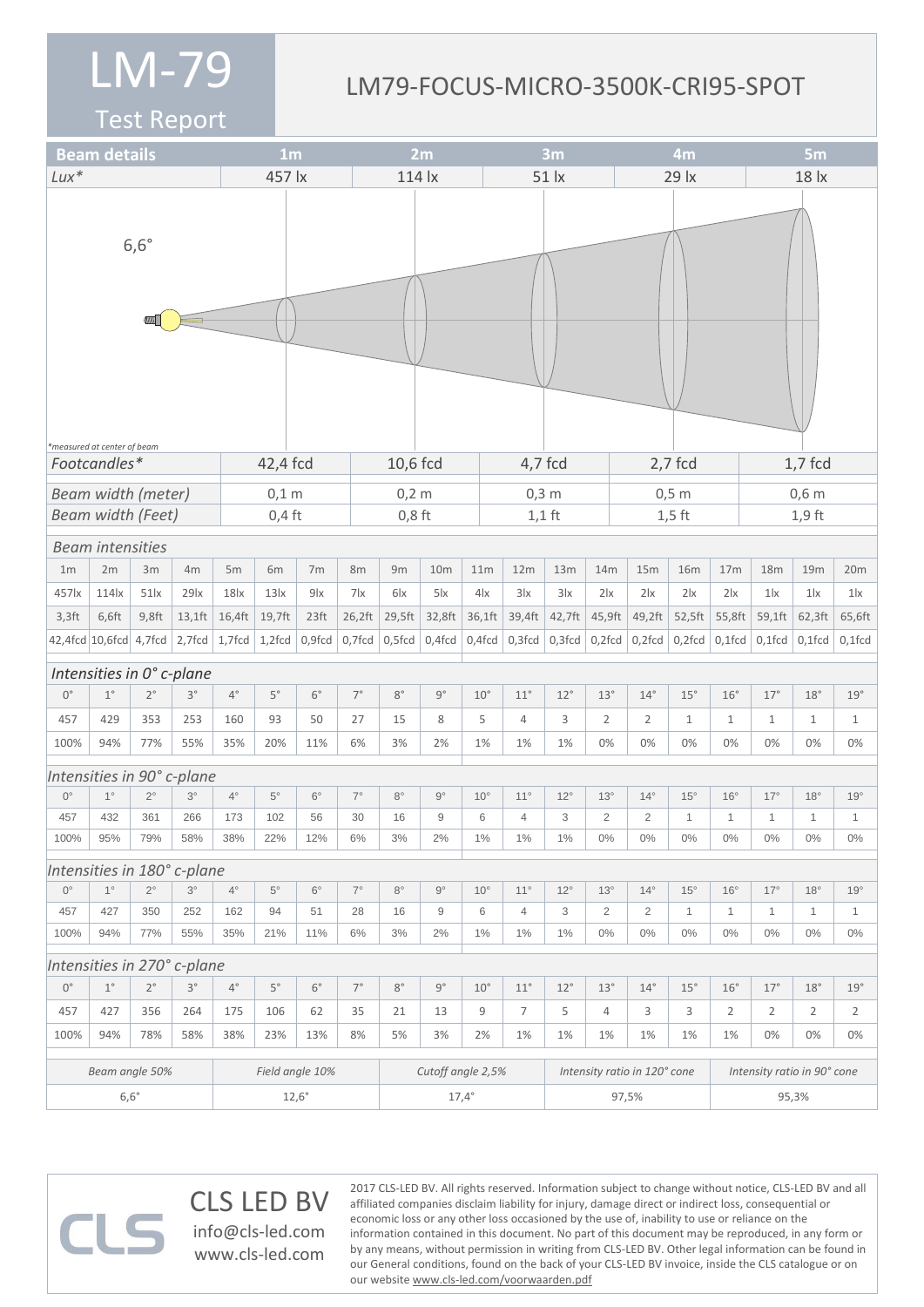#### Test Report

#### LM79-FOCUS-MICRO-3500K-CRI95-SPOT



CLS LED BV info@cls-led.com www.cls-led.com

2017 CLS-LED BV. All rights reserved. Information subject to change without notice, CLS-LED BV and all affiliated companies disclaim liability for injury, damage direct or indirect loss, consequential or economic loss or any other loss occasioned by the use of, inability to use or reliance on the information contained in this document. No part of this document may be reproduced, in any form or by any means, without permission in writing from CLS-LED BV. Other legal information can be found in our General conditions, found on the back of your CLS-LED BV invoice, inside the CLS catalogue or on our website www.cls-led.com/voorwaarden.pdf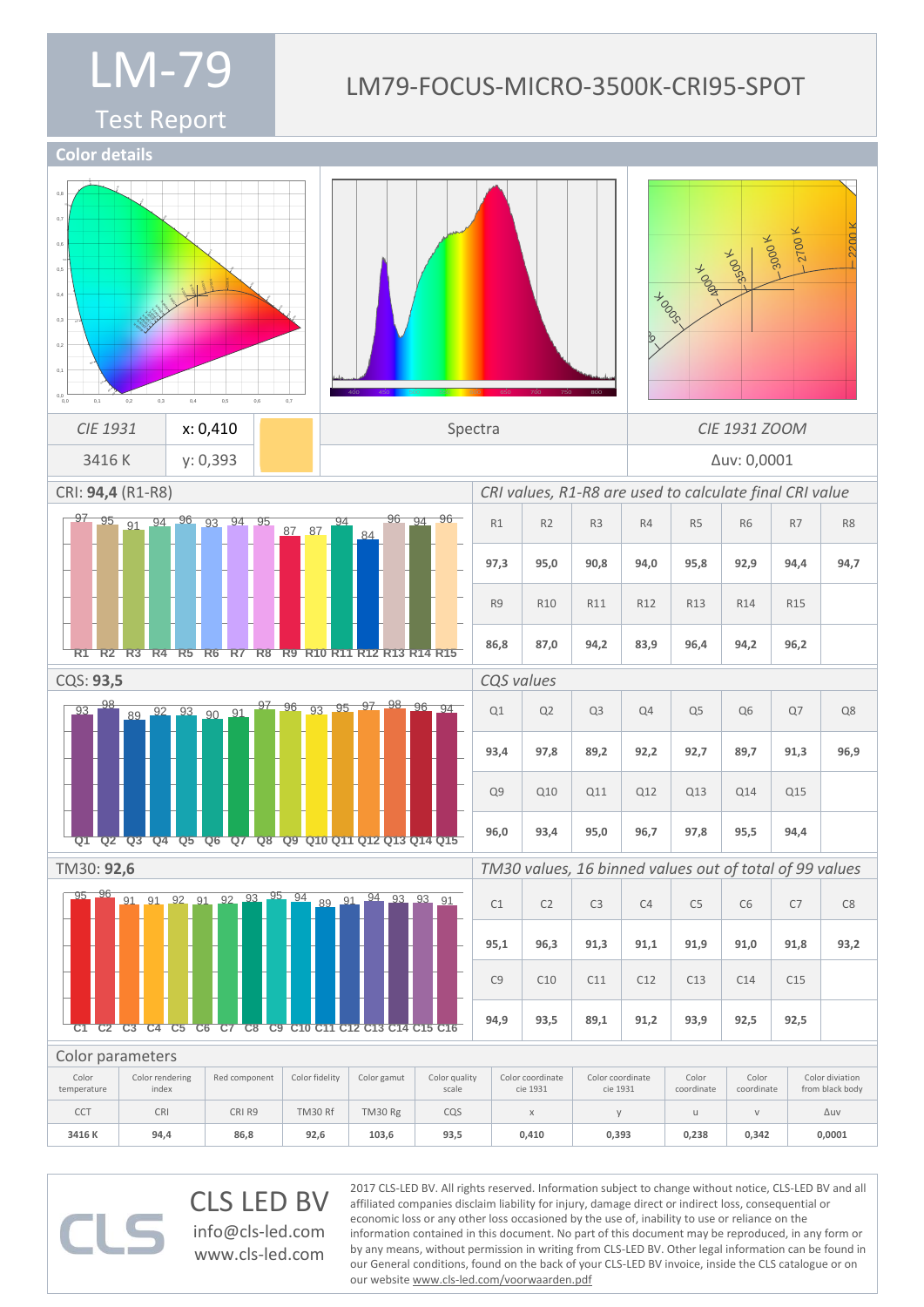Test Report

### LM79-FOCUS-MICRO-3500K-CRI95-SPOT

**TM30 details**



CLS LED BV info@cls-led.com www.cls-led.com

2017 CLS-LED BV. All rights reserved. Information subject to change without notice, CLS-LED BV and all affiliated companies disclaim liability for injury, damage direct or indirect loss, consequential or economic loss or any other loss occasioned by the use of, inability to use or reliance on the information contained in this document. No part of this document may be reproduced, in any form or by any means, without permission in writing from CLS-LED BV. Other legal information can be found in our General conditions, found on the back of your CLS-LED BV invoice, inside the CLS catalogue or on our website www.cls-led.com/voorwaarden.pdf